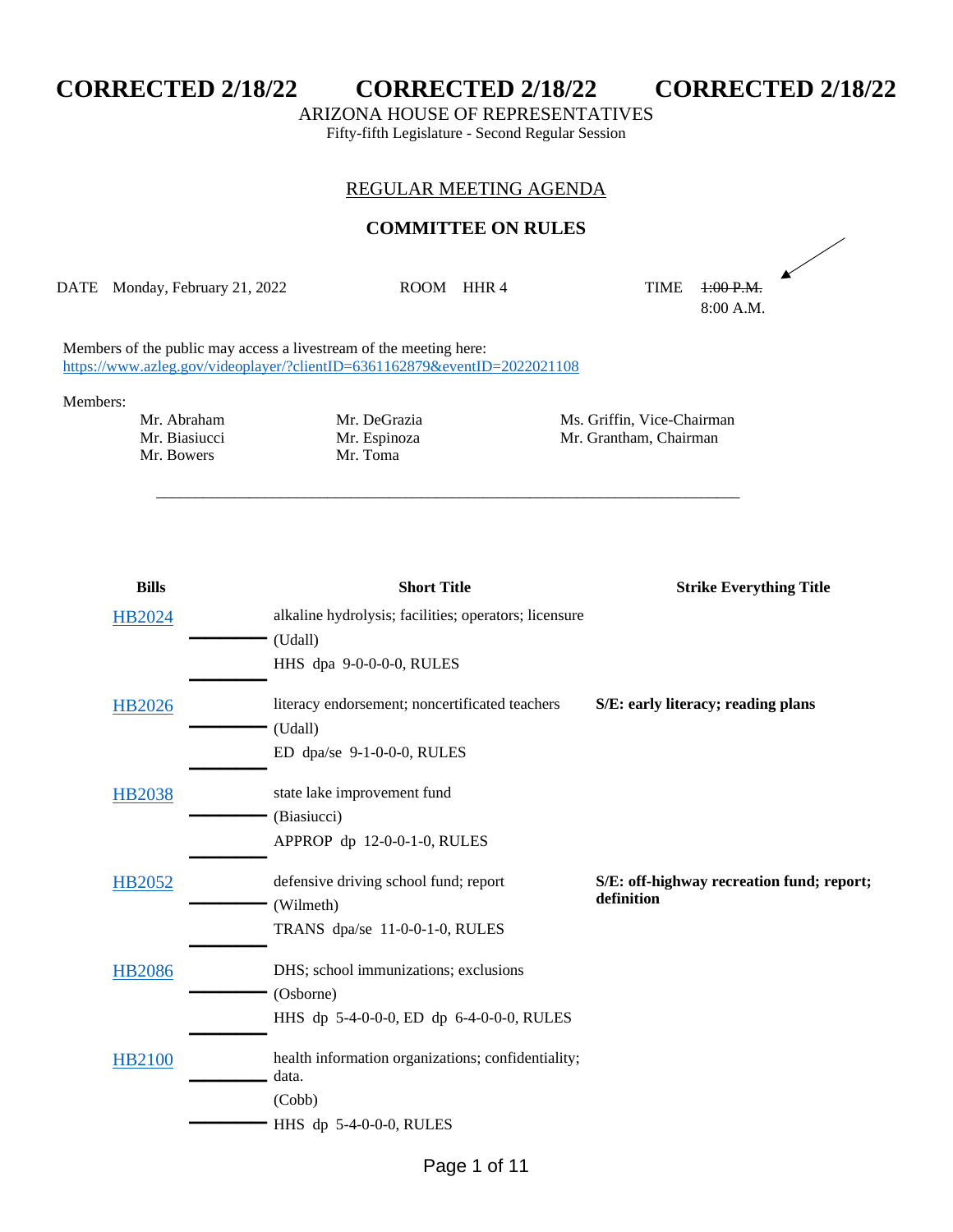| <b>Bills</b>  | <b>Short Title</b>                                           | <b>Strike Everything Title</b> |
|---------------|--------------------------------------------------------------|--------------------------------|
| <b>HB2103</b> | trademarks; service marks; trade names                       |                                |
|               | (Griffin)                                                    |                                |
|               | COM dp 10-0-0-0-0, RULES                                     |                                |
| HB2113        | developmental disabilities; Down syndrome                    |                                |
|               | (Udall: John)                                                |                                |
|               | HHS dp 9-0-0-0-0, RULES                                      |                                |
| HB2116        | probation credits; work time credit                          |                                |
|               | (Kaiser)                                                     |                                |
|               | JUD dp 10-0-0-0-0, RULES                                     |                                |
| <b>HB2120</b> | injury reports; medical treatment                            |                                |
|               | (Kaiser)                                                     |                                |
|               | COM dp 9-0-0-1-0, RULES                                      |                                |
| <b>HB2121</b> | workers' compensation; medical-only loss                     |                                |
|               | (Kaiser)                                                     |                                |
|               | COM dpa 9-0-0-1-0, RULES                                     |                                |
| HB2125        | electronic smoking devices; retail licensing                 |                                |
|               | (Udall)                                                      |                                |
|               | HHS dp 9-0-0-0-0, RULES                                      |                                |
| <b>HB2128</b> | rulemaking; exemption; limitation; corporation<br>commission |                                |
|               | (Griffin: Carroll)                                           |                                |
|               | GE w/d, NREW dp 7-5-0-0-0, RULES                             |                                |
| HB2132        | minimum balance notification; victim fund                    |                                |
|               | (Kavanagh)                                                   |                                |
|               | JUD dp 10-0-0-0-0, APPROP dp 12-1-0-0-0,<br><b>RULES</b>     |                                |
| HB2144        | health insurance coverage; biomarker testing                 |                                |
|               | (Cobb)                                                       |                                |
|               | HHS dpa 9-0-0-0-0, RULES                                     |                                |
| <b>HB2156</b> | pharmacy board; information change requirement               |                                |
|               | (Cobb)                                                       |                                |
|               | HHS dp 9-0-0-0-0, RULES                                      |                                |
| <b>HB2160</b> | wrongful arrest; record clearance                            |                                |
|               | (Chávez: Blackman)                                           |                                |
|               | JUD dp 10-0-0-0-0, RULES                                     |                                |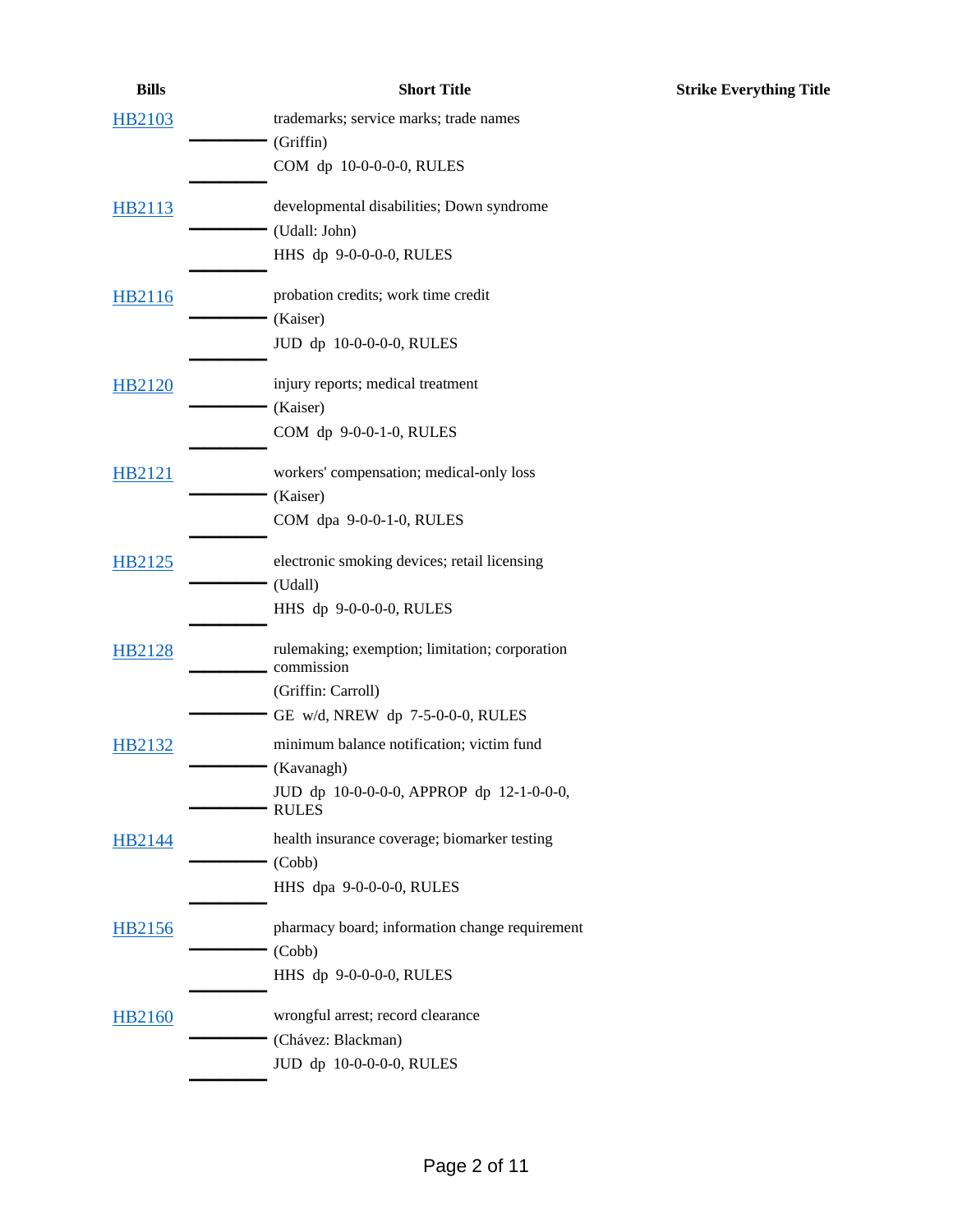| <b>Bills</b>  | <b>Short Title</b>                                      | <b>Strike Everything Title</b>                 |
|---------------|---------------------------------------------------------|------------------------------------------------|
| <b>HB2166</b> | TPT; use tax; exemption; firearms                       |                                                |
|               | (Kaiser: Blackman, Carter, et al)                       |                                                |
|               | WM dp 6-4-0-0-0, RULES                                  |                                                |
| <b>HB2179</b> | schools; accounting responsibility plans; counties      |                                                |
|               | (Udall)                                                 |                                                |
|               | ED dpa 9-0-0-1-0, RULES                                 |                                                |
| <b>HB2180</b> | school facilities; replacement; renovation; funding     |                                                |
|               | (Udall)                                                 |                                                |
|               | ED dpa 6-4-0-0-0, APPROP dp 8-4-0-1-0,<br><b>RULES</b>  |                                                |
| HB2181        | technical correction; game; fish; facilities            | S/E: game and fish; taking wolves              |
|               | (Cook)                                                  |                                                |
|               | LARA dpa/se 7-4-0-0-0, RULES                            |                                                |
| HB2202        | industrial commission; fee schedule; notice             |                                                |
|               | (Weninger)                                              |                                                |
|               | COM dpa 10-0-0-0-0, RULES                               |                                                |
| HB2203        | technical correction; cosmetology schools;<br>contracts | S/E: special purpose banks; comparable; rights |
|               | (Weninger)                                              |                                                |
|               | COM dpa/se 10-0-0-0-0, RULES                            |                                                |
|               |                                                         |                                                |
| HB2204        | technical correction; wage board; powers                | S/E: taxation; subtraction; virtual currency   |
|               | (Weninger)                                              |                                                |
|               | COM dpa/se 9-1-0-0-0, RULES                             |                                                |
| HB2223        | emergency; military affairs; national guard             |                                                |
|               | (Blackman)                                              |                                                |
|               | MAPS dp 15-0-0-0-0, RULES                               |                                                |
| <b>HB2290</b> | apprenticeship program; income tax subtraction          |                                                |
|               | (Fillmore: Chaplik)                                     |                                                |
|               | ED dp 7-3-0-0-0, APPROP w/d, RULES                      |                                                |
| <b>HB2325</b> | schools; instruction; 9/11 education day                |                                                |
|               | (Kavanagh)                                              |                                                |
|               | ED dp 7-3-0-0-0, RULES                                  |                                                |
| <b>HB2334</b> | state lands; lease provisions                           |                                                |
|               | (Cook)                                                  |                                                |
|               | LARA dpa 11-0-0-0-0, RULES                              |                                                |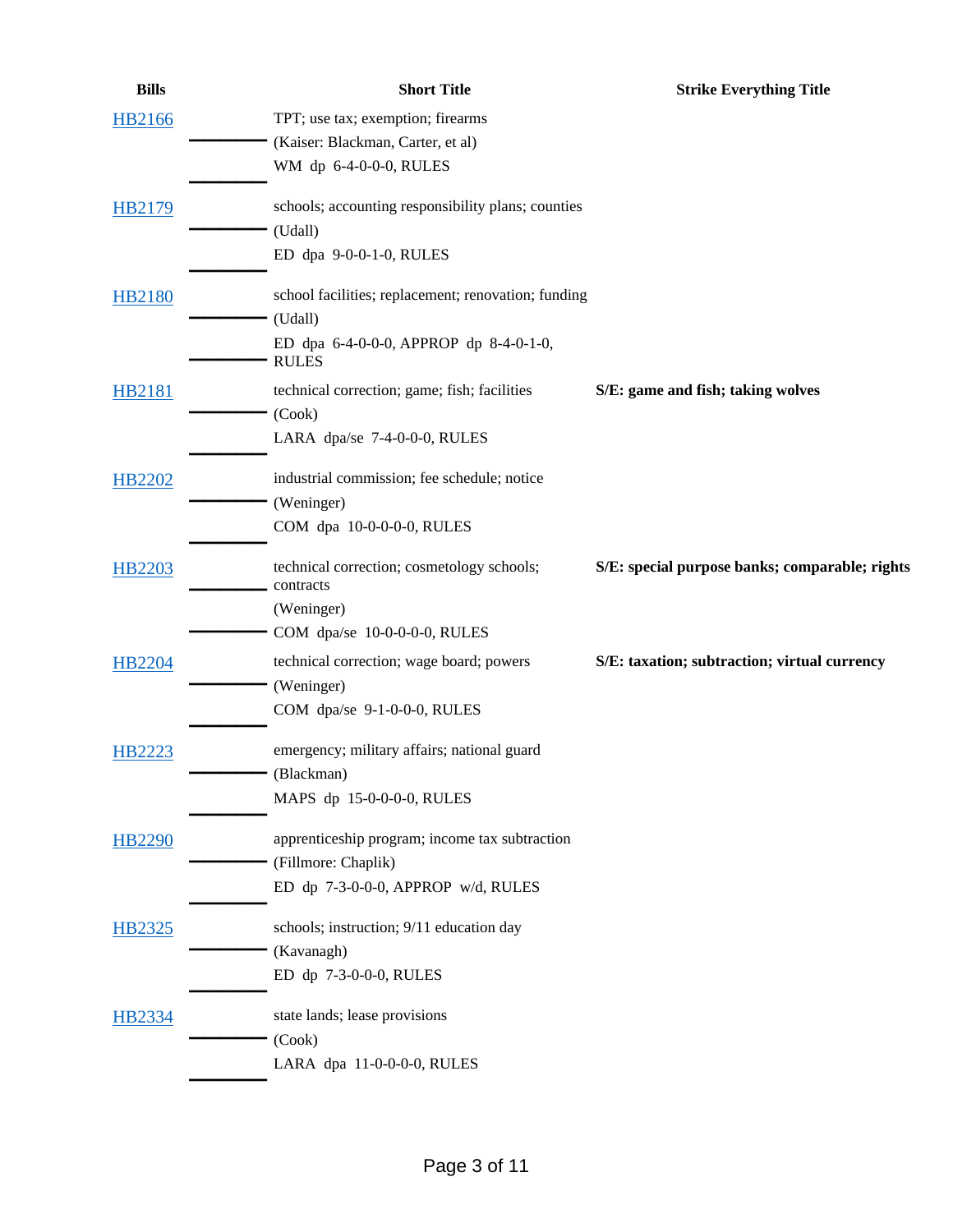| <b>Bills</b>  | <b>Short Title</b>                                | <b>Strike Everything Title</b>       |
|---------------|---------------------------------------------------|--------------------------------------|
| <b>HB2340</b> | disciplinary appeals; final disposition reporting |                                      |
|               | (Payne)                                           |                                      |
|               | MAPS dp 14-0-0-1-0, RULES                         |                                      |
| <b>HB2354</b> | tuition; family; post-traumatic stress; suicide   |                                      |
|               | (Biasiucci: Burges, Carter, et al)                |                                      |
|               | MAPS dp 15-0-0-0-0, RULES                         |                                      |
| HB2381        | technical correction; sports facilities account   | S/E: office of tourism; powers; fund |
|               | (Kaiser)                                          |                                      |
|               | APPROP dpa/se 12-1-0-0-0, RULES                   |                                      |
| <b>HB2400</b> | TPT; exemption; agricultural equipment            |                                      |
|               | (Dunn: Blackman, Carroll, et al)                  |                                      |
|               | WM dp 6-4-0-0-0, RULES                            |                                      |
| <b>HB2408</b> | Arizona game and fish; continuation               |                                      |
|               | (Griffin)                                         |                                      |
|               | NREW dp 12-0-0-0-0, RULES                         |                                      |
| HB2409        | multi-county water districts; storage tax         |                                      |
|               | (Griffin)                                         |                                      |
|               | NREW dp 11-1-0-0-0, RULES                         |                                      |
| HB2410        | environmental programs; amendments                |                                      |
|               | (Griffin)                                         |                                      |
|               | NREW dpa 12-0-0-0-0, RULES                        |                                      |
| HB2431        | emergency medical services; patient transport     |                                      |
|               | (Shah)                                            |                                      |
|               | HHS dp 7-2-0-0-0, RULES                           |                                      |
| HB2433        | HIV testing; consent; repeal                      |                                      |
|               | (Shah: Chávez, Longdon, et al)                    |                                      |
|               | HHS dp 8-1-0-0-0, RULES                           |                                      |
| HB2448        | firearms safety; training; schools                |                                      |
|               | (Nguyen: Blackman, Bolick, et al)                 |                                      |
|               | MAPS dpa 8-7-0-0-0, RULES                         |                                      |
| HB2455        | incorporation; urban areas                        |                                      |
|               | (Carter: Biasiucci, Dunn, et al)                  |                                      |
|               | GE dpa 12-0-1-0-0, RULES                          |                                      |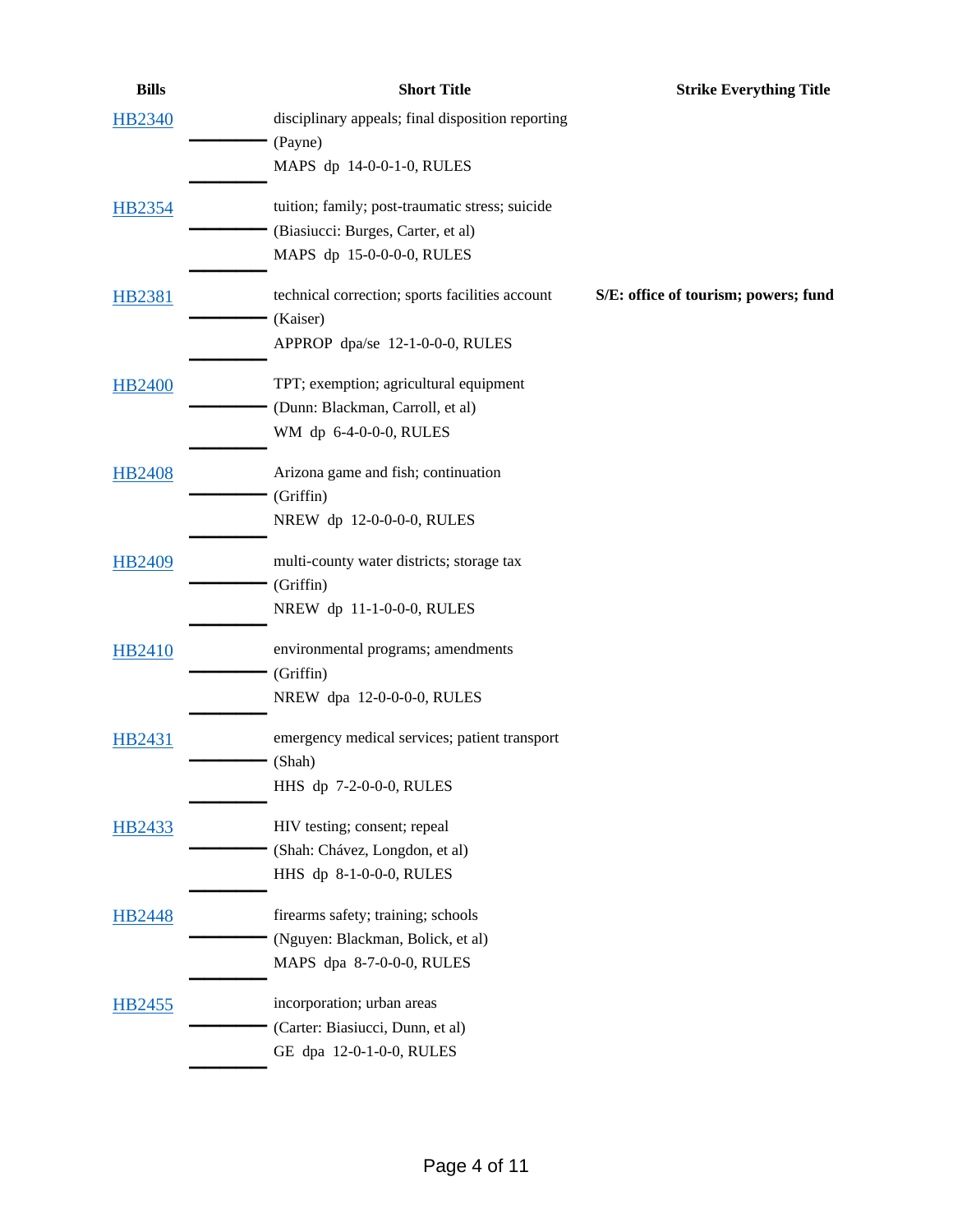| <b>Bills</b>  | <b>Short Title</b>                             | <b>Strike Everything Title</b>         |
|---------------|------------------------------------------------|----------------------------------------|
| HB2471        | state of emergency; termination                |                                        |
|               | (Carroll: Parker)                              |                                        |
|               | MAPS dp 6-5-0-4-0, RULES                       |                                        |
| HB2473        | firearms; contracts; prohibited practices      |                                        |
|               | (Carroll: Biasiucci, Blackman, et al)          |                                        |
|               | JUD dp 6-4-0-0-0, RULES                        |                                        |
| HB2481        | ADOT; licenses; registration; VLT; aviation    |                                        |
|               | (Carroll: Wilmeth, Pace)                       |                                        |
|               | TRANS dpa 11-0-0-1-0, RULES                    |                                        |
| <b>HB2484</b> | forcible entry; detainer; filing fee           |                                        |
|               | (Wilmeth: Weninger)                            |                                        |
|               | COM dp 10-0-0-0-0, RULES                       |                                        |
| HB2485        | eviction dismissal; sealed records             |                                        |
|               | (Wilmeth: Blackman, Weninger)                  |                                        |
|               | COM dpa 9-1-0-0-0, RULES                       |                                        |
| HB2490        | pharmacists; providers; collaborative practice |                                        |
|               | agreements<br>(Wilmeth)                        |                                        |
|               | HHS dpa 8-0-0-1-0, RULES                       |                                        |
| HB2509        | racing; boxing; transfer; gaming commission.   |                                        |
|               | (Biasiucci)                                    |                                        |
|               | COM dpa 8-1-1-0-0, RULES                       |                                        |
| HB2551        | children's health insurance program;           |                                        |
|               | redetermination                                |                                        |
|               | (Cobb)                                         |                                        |
|               | APPROP dp 10-2-1-0-0, RULES                    |                                        |
| <b>HB2554</b> | land divisions; property; technical correction | S/E: counties; land divisions; surveys |
|               | (Griffin)                                      |                                        |
|               | NREW dpa/se 7-5-0-0-0, RULES                   |                                        |
| HB2572        | DNA collection; testing; felony arrests        |                                        |
|               | (Blackman: Payne)                              |                                        |
|               | JUD dp 8-2-0-0-0, RULES                        |                                        |
| HB2579        | residential zoning; park model trailers        |                                        |
|               | (Cook: Carter)                                 |                                        |
|               | COM dpa 10-0-0-0-0, RULES                      |                                        |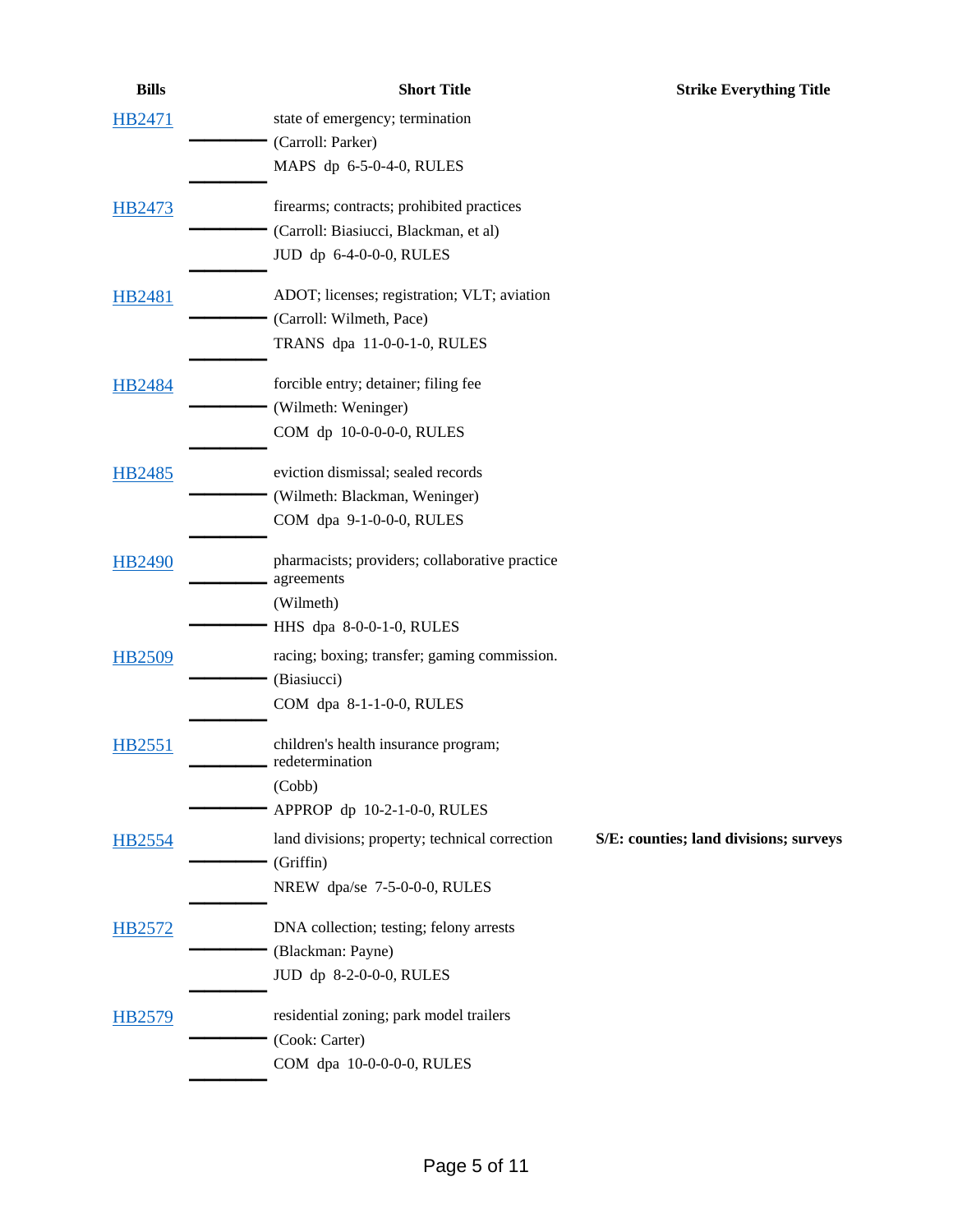| <b>Bills</b>  | <b>Short Title</b>                               | <b>Strike Everything Title</b>               |
|---------------|--------------------------------------------------|----------------------------------------------|
| <b>HB2588</b> | state forester; legislative presentation; report |                                              |
|               | (Grantham)                                       |                                              |
|               | LARA dp 11-0-0-0-0, RULES                        |                                              |
| HB2589        | DOC officers; personnel system; covered          |                                              |
|               | (Cook)                                           |                                              |
|               | MAPS dp 11-0-0-4-0, RULES                        |                                              |
| <b>HB2591</b> | border security fund; administration             |                                              |
|               | (Grantham)                                       |                                              |
|               | MAPS dp 13-0-0-2-0, RULES                        |                                              |
| <b>HB2594</b> | trauma recovery centers; grants                  |                                              |
|               | (Toma)                                           |                                              |
|               | HHS dpa 9-0-0-0-0, RULES                         |                                              |
| <b>HB2599</b> | administrative hearings; GRRC                    |                                              |
|               | (Grantham)                                       |                                              |
|               | COM dpa 10-0-0-0-0, RULES                        |                                              |
| HB2604        | commission; review of laws                       | S/E: judge; superior court; emergency orders |
|               | (Bolick: Blackman)                               |                                              |
|               | JUD dpa/se 9-0-0-1-0, RULES                      |                                              |
| HB2605        | duty to report; requirements; interviews         |                                              |
|               | (Bolick: Blackman)                               |                                              |
|               | JUD dpa 9-0-0-1-0, RULES                         |                                              |
| HB2609        | ambulance services; service areas                |                                              |
|               | (Burges: Carroll, Cook, et al)                   |                                              |
|               | MAPS dp 12-1-1-0-1, RULES                        |                                              |
| HB2612        | occupational regulation                          |                                              |
|               | (Burges)                                         |                                              |
|               | COM dp 10-0-0-0-0, RULES                         |                                              |
| HB2624        | technical correction; state facilities           | S/E: law enforcement expenditure; minimum    |
|               | (Blackman)                                       | amount                                       |
|               | MAPS dpa/se 11-4-0-0-0, RULES                    |                                              |
| HB2627        | ready-to-drink spirits products; tax             |                                              |
|               | (Weninger)                                       |                                              |
|               | COM dpa 5-3-1-1-0, RULES                         |                                              |
|               |                                                  |                                              |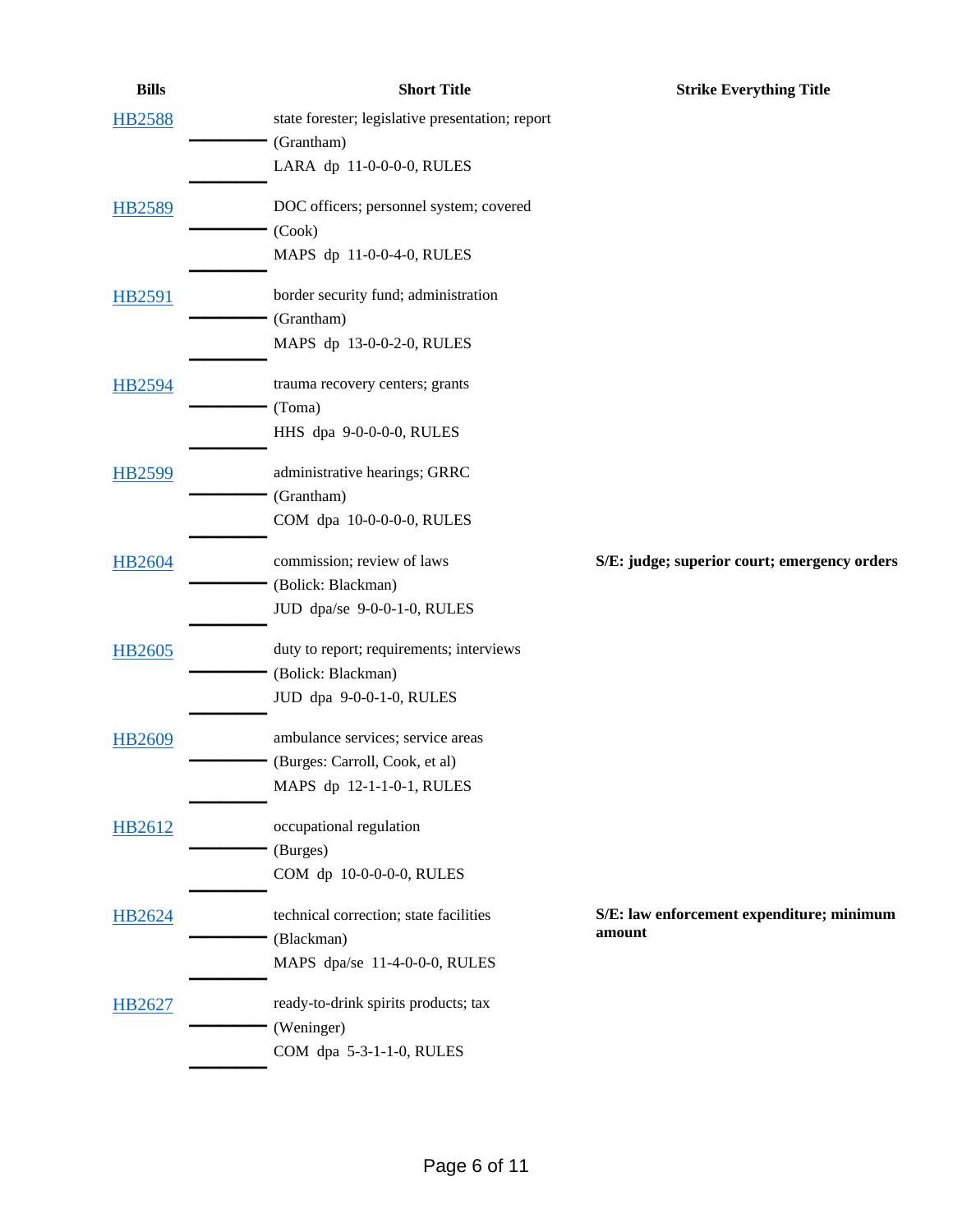| <b>Bills</b> | <b>Short Title</b>                                              | <b>Strike Everything Title</b> |
|--------------|-----------------------------------------------------------------|--------------------------------|
| HB2635       | health care workers; assault; prevention                        |                                |
|              | (Shah: Biasiucci, Blackman, et al)                              |                                |
|              | HHS dp 9-0-0-0-0, RULES                                         |                                |
| HB2639       | Asian American; Pacific Islander month                          |                                |
|              | (Pawlik: Blackman, Blackwater-Nygren, et al)                    |                                |
|              | GE dp 12-0-0-1-0, RULES                                         |                                |
| HB2645       | false filings; UCC; penalty                                     |                                |
|              | (Diaz: Biasiucci, Blackman, et al)                              |                                |
|              | JUD dp 6-4-0-0-0, RULES                                         |                                |
| HB2646       | aircraft taxation; fair market value                            |                                |
|              | (Grantham)                                                      |                                |
|              | WM dp 5-3-0-2-0, RULES                                          |                                |
| HB2647       | child services; abuse reporting; jurisdiction                   |                                |
|              | (Osborne: Dunn)                                                 |                                |
|              | HHS dpa 9-0-0-0-0, RULES                                        |                                |
| HB2656       | certain affiliations; banks; prohibition                        |                                |
|              | (Hoffman: Biasiucci, Blackman, et al)                           |                                |
|              | COM dpa 6-4-0-0-0, RULES                                        |                                |
| HB2657       | forced labor; manufactured goods                                |                                |
|              | (Hoffman: Biasiucci, Blackman, et al)                           |                                |
|              | COM dpa 8-2-0-0-0, RULES                                        |                                |
| HB2659       | organ transplants; disabilities; discrimination;<br>prohibition |                                |
|              | (Kaiser: Carter)                                                |                                |
|              | HHS dp 9-0-0-0-0, RULES                                         |                                |
| HB2672       | common school districts; unification; budget                    |                                |
|              | (Osborne: Dunn, Udall, et al)                                   |                                |
|              | ED dp 10-0-0-0-0, RULES                                         |                                |
| HB2673       | vehicle operation; licenses; points                             |                                |
|              | (Payne)                                                         |                                |
|              | TRANS dp 9-1-0-2-0, RULES                                       |                                |
| HB2675       | right to jury; parent-child relationship                        |                                |
|              | (Biasiucci)                                                     |                                |
|              | JUD dp 9-0-0-1-0, RULES                                         |                                |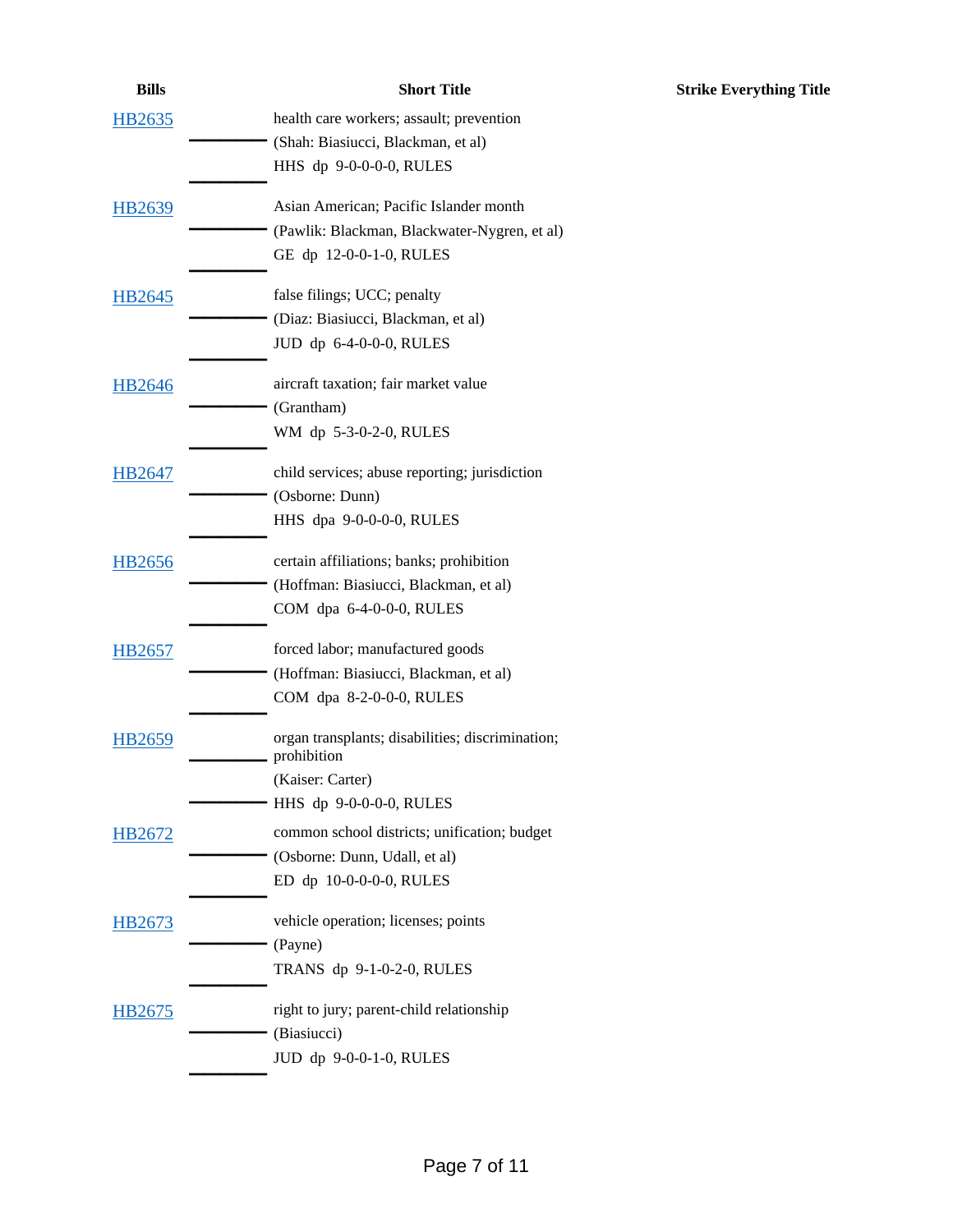| state broadband office                                      |
|-------------------------------------------------------------|
| (Cobb)                                                      |
| COM dp 8-0-2-0-0, RULES                                     |
| employment discrimination; sexual harassment;<br>definition |
| (Wilmeth)                                                   |
| COM dp 10-0-0-0-0, RULES                                    |
| artificial intelligence; requirements                       |
| (Carroll)                                                   |
| COM dp 7-2-0-1-0, RULES                                     |
| remembrance special plates                                  |
| (Carroll)                                                   |
| TRANS dp 10-0-0-2-0, RULES                                  |
| urban air mobility committee repeal                         |
| (Carroll)                                                   |
| TRANS dpa 10-0-0-2-0, RULES                                 |
| cybersecurity risk; insurance                               |
|                                                             |

| HB2690 | cybersecurity risk; insurance |
|--------|-------------------------------|
|        | (Weninger)                    |
|        | COM dp $10-0-0-0$ -0, RULES   |
|        |                               |

[HB2678](https://apps.azleg.gov/BillStatus/BillOverview/77736)

[HB2679](https://apps.azleg.gov/BillStatus/BillOverview/77737)

[HB2685](https://apps.azleg.gov/BillStatus/BillOverview/77744)

[HB2686](https://apps.azleg.gov/BillStatus/BillOverview/77745)

[HB2687](https://apps.azleg.gov/BillStatus/BillOverview/77746)

| HB2693 | tax credit; charitable organizations; adjustment |
|--------|--------------------------------------------------|
|        | (Toma: Carroll, Udall)                           |
|        | WM dp 7-2-0-1-0, RULES                           |
|        |                                                  |

- [HB2694](https://apps.azleg.gov/BillStatus/BillOverview/77755) **\_\_\_\_\_ \_\_\_\_\_** department of real estate; fees (Toma) COM dp 10-0-0-0-0, RULES
- [HB2695](https://apps.azleg.gov/BillStatus/BillOverview/77756) **\_\_\_\_\_ \_\_\_\_\_** forfeiture; substitute assets; postdeprivation hearing (Grantham)
- JUD dp 9-0-0-1-0, RULES [HB2696](https://apps.azleg.gov/BillStatus/BillOverview/77757) **\_\_\_\_\_ \_\_\_\_\_** mandatory sentences; children; trafficking; smuggling (Biasiucci: Barton, Blackman, et al) JUD dp 9-0-0-1-0, RULES [HB2698](https://apps.azleg.gov/BillStatus/BillOverview/77759) **\_\_\_\_\_ \_\_\_\_\_** insurance; assignment of benefits (Martinez) COM dp 10-0-0-0-0, RULES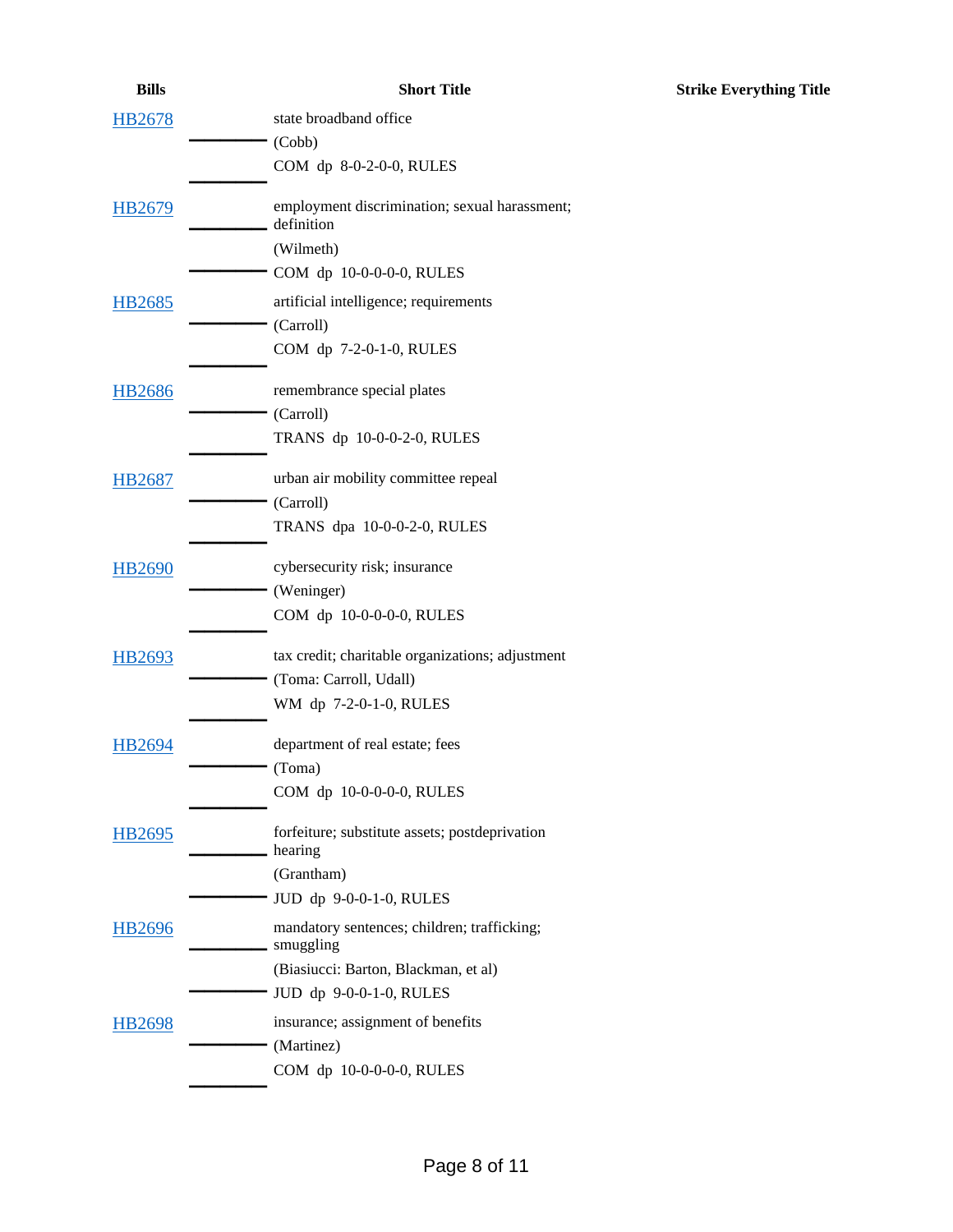| <b>Bills</b>  | <b>Short Title</b>                                             | <b>Strike Everything Title</b> |
|---------------|----------------------------------------------------------------|--------------------------------|
| <b>HB2699</b> | fire district bonds; merger; consolidation                     |                                |
|               | (Martinez: Fillmore, Hoffman)                                  |                                |
|               | GE dp 13-0-0-0-0, RULES                                        |                                |
| <b>HB2701</b> | TPT; prime contracting; tax base                               |                                |
|               | (Biasiucci)                                                    |                                |
|               | WM dp 6-4-0-0-0, RULES                                         |                                |
| <b>HB2707</b> | public schools; moment of silence                              |                                |
|               | (Hernandez A: Abraham, Bowers, et al)                          |                                |
|               | ED dp 8-1-1-0-0, RULES                                         |                                |
| <b>HB2709</b> | victim's right to privacy; exception                           |                                |
|               | (Blackman)                                                     |                                |
|               | JUD dp 10-0-0-0-0, RULES                                       |                                |
| <b>HB2710</b> | registrations; counting procedures; observers;<br>verification |                                |
|               | (Kavanagh)                                                     |                                |
|               | GE dp 7-6-0-0-0, RULES                                         |                                |
| HB2714        | office of tourism; continuation                                |                                |
|               | (Kaiser)                                                       |                                |
|               | COM dp 8-0-2-0-0, RULES                                        |                                |
| HB2722        | strategic actions; public participation                        |                                |
|               | (Toma)                                                         |                                |
|               | JUD dpa 5-3-0-2-0, RULES                                       |                                |
| HB2723        | civil case assignment; judges                                  |                                |
|               | (Toma)                                                         |                                |
|               | JUD dp 10-0-0-0-0, RULES                                       |                                |
| HB2724        | assisted living; distance requirements; prohibition            |                                |
|               | (Toma)                                                         |                                |
|               | COM dp 9-1-0-0-0, RULES                                        |                                |
| HB2731        | regulatory sandbox; expansion                                  |                                |
|               | (Kaiser)                                                       |                                |
|               | COM dp 10-0-0-0-0, RULES                                       |                                |
| HB2739        | school board associations; open meetings                       |                                |
|               | (Udall: Osborne)                                               |                                |
|               | ED dp 5-4-1-0-0, RULES                                         |                                |
|               |                                                                |                                |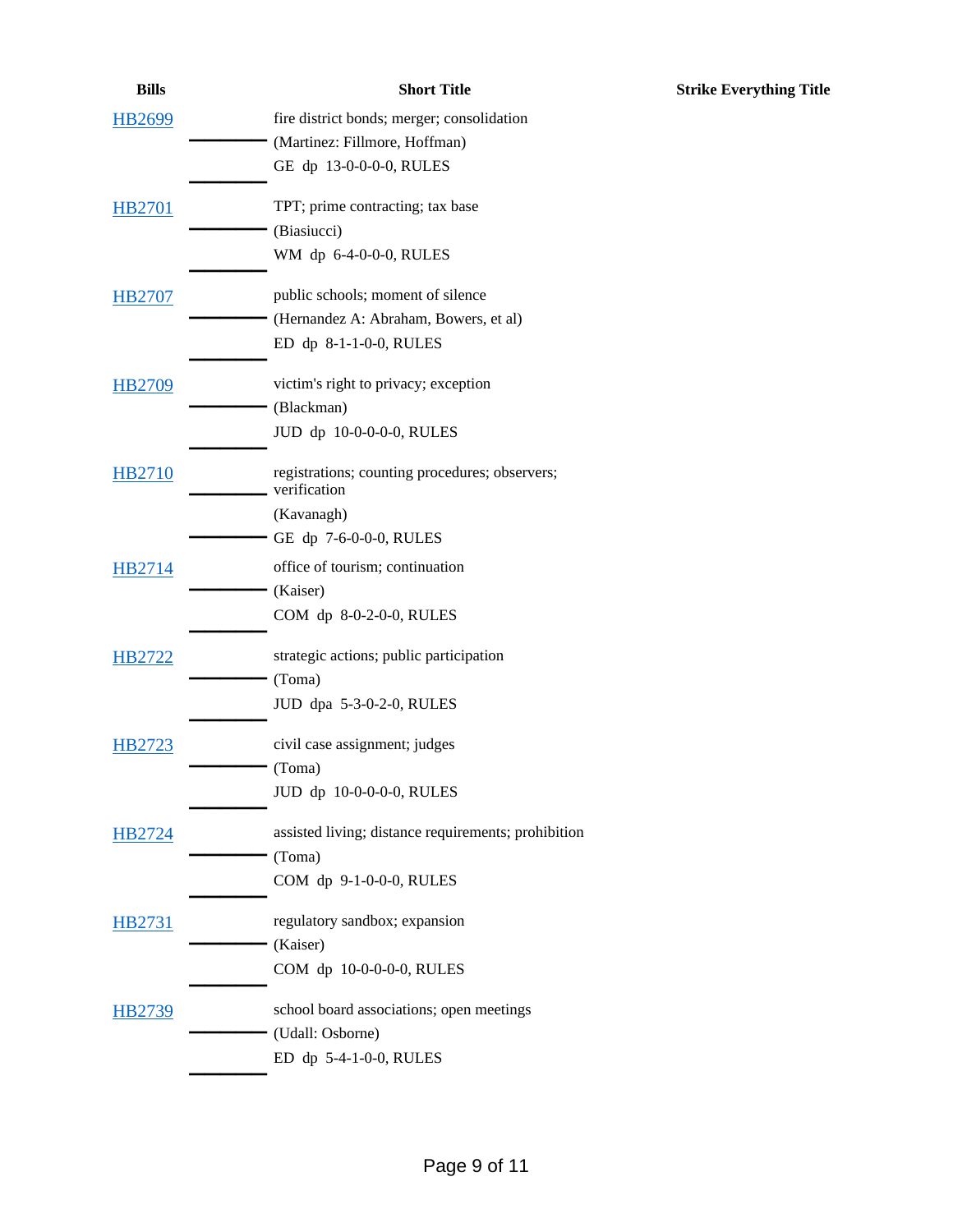| <b>Bills</b>   | <b>Short Title</b>                                      | <b>Strike Everything Title</b> |
|----------------|---------------------------------------------------------|--------------------------------|
| <b>HB2747</b>  | wholesale real estate buyers; disclosure                |                                |
|                | (Espinoza: Toma)                                        |                                |
|                | COM dpa 10-0-0-0-0, RULES                               |                                |
| HB2748         | distribution; safe and smart fund                       |                                |
|                | (Payne)                                                 |                                |
|                | MAPS dp 13-0-2-0-0, RULES                               |                                |
| <b>HB2749</b>  | TPT; prime contracting; exemption; alterations          |                                |
|                | (Cobb: Biasiucci)                                       |                                |
|                | WM dp 7-2-1-0-0, RULES                                  |                                |
| <b>HB2780</b>  | voter lists; images; voting records                     |                                |
|                | (Kavanagh: Barton, Biasiucci, et al)                    |                                |
|                | GE dp 7-6-0-0-0, RULES                                  |                                |
| <b>HB2787</b>  | Maricopa county; division; new counties                 |                                |
|                | (Hoffman: Grantham, Kavanagh, et al)                    |                                |
|                | GE dpa 7-6-0-0-0, RULES                                 |                                |
| <b>HB2822</b>  | personal property; additional depreciation              |                                |
|                | (Weninger)                                              |                                |
|                | COM dp 8-2-0-0-0, RULES                                 |                                |
| <b>HB2823</b>  | tuition waiver; veterans; felonies; eligibility         |                                |
|                | (Wilmeth: Abraham, Andrade, et al)                      |                                |
|                | MAPS dp 15-0-0-0-0, RULES                               |                                |
| <b>HB2836</b>  | interim groundwater review areas                        |                                |
|                | (Griffin)                                               |                                |
|                | NREW dpa 7-5-0-0-0, RULES                               |                                |
| <b>HB2837</b>  | district committees; reapportionment;<br>reorganization |                                |
|                | (Griffin)                                               |                                |
|                | GE dp 7-5-1-0-0, RULES                                  |                                |
| <b>HCM2008</b> | Romania; visa waiver program                            |                                |
|                | (Toma: Bowers)                                          |                                |
|                | MAPS dp 15-0-0-0-0, RULES                               |                                |
| <b>HCM2009</b> | department of agriculture; additional offices           |                                |
|                | (Cook: Cano, Carter, et al)                             |                                |
|                | LARA dp 11-0-0-0-0, RULES                               |                                |